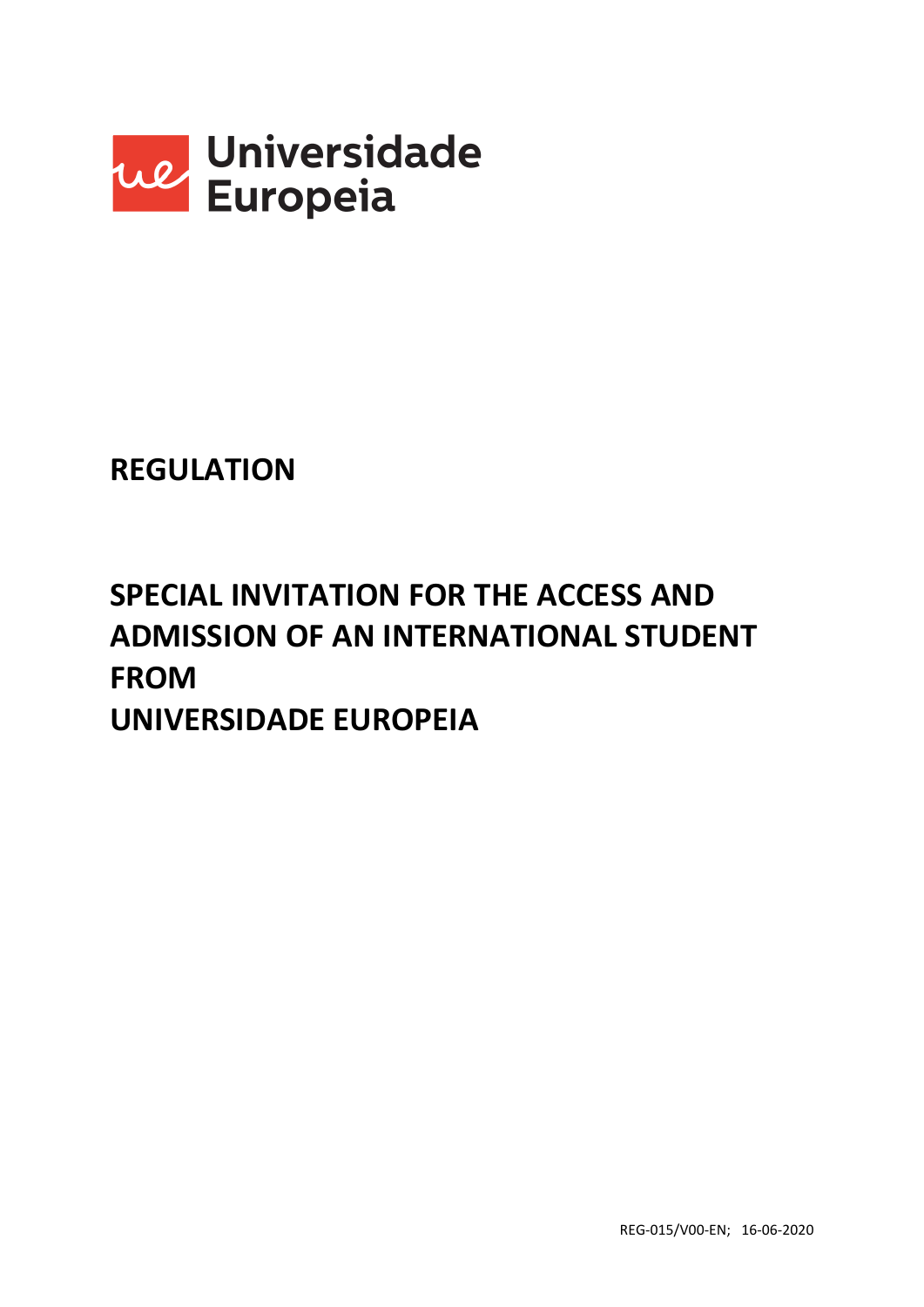Date of the document: 21/01/2019

Rector's Validation

Competence: al s) under article 13 of the Statutes

Publication: 16/05/2019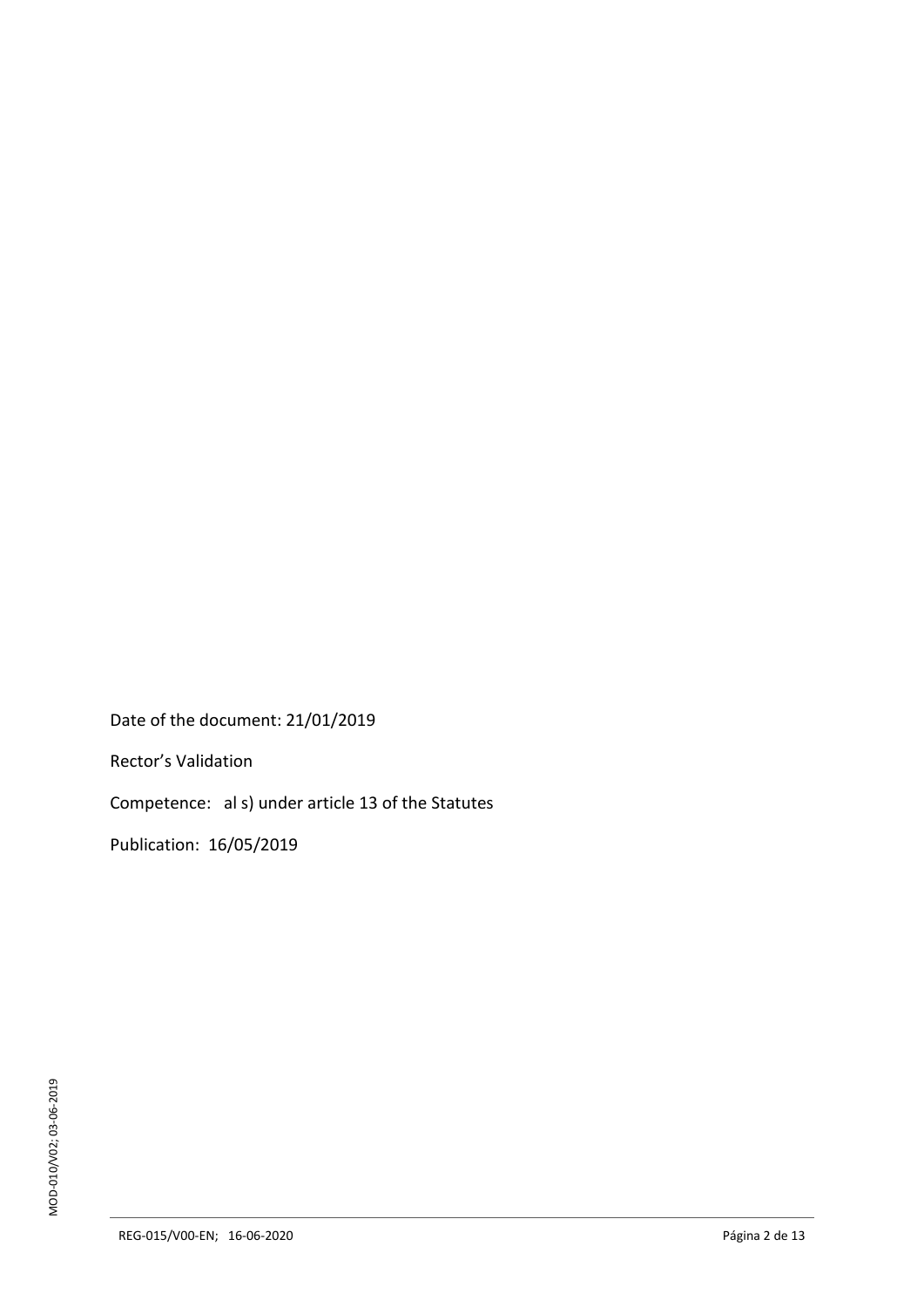## **CHAPTER I**

## **OBJECT AND SCOPE**

#### Article 1

## **Object**

The current regulation disciplines the special invitation for the access and admission of an international student attending degree study cycles and integrated study cycles leading to a Master's degree from Universidade Europeia, under the terms of the Decree-Law No. 36/2014, from 10 of March.

## Article 2

## **International Student**

- 1. In accordance with the law, an international student is one that does not hold Portuguese nationality.
- 2. For purposes of the Decree-Law No. 36/2014, from 10 of March, international students are not considered the following:
	- a) Nationals of a Member state of the European Union;
	- b) Relatives of Portuguese citizens or nationals of a Member State of the European Union, independently of their nationality;
	- c) Those, who not being nationals of a Member State of the European Union and are not covered by the previous point, legally reside in Portugal more than 2 years, in an uninterrupted manner, on 1 of January of the year they wish to be admitted in higher education, as well as the children who legally reside with them;
	- d) Those that are beneficiaries, on 1 of January of the year who wish to be admitted in higher education, of equal rights and duties status attributed under the provisions of the international treaty granted between the Portuguese State and the State of which they are nationals of;
	- e) Those requiring admittance into higher education through special access and admittance schemes regulated under the Decree-Law No. 393 -A/99, from 2 of October, altered by the Decree-Law No. 272/2009, from 1 of October.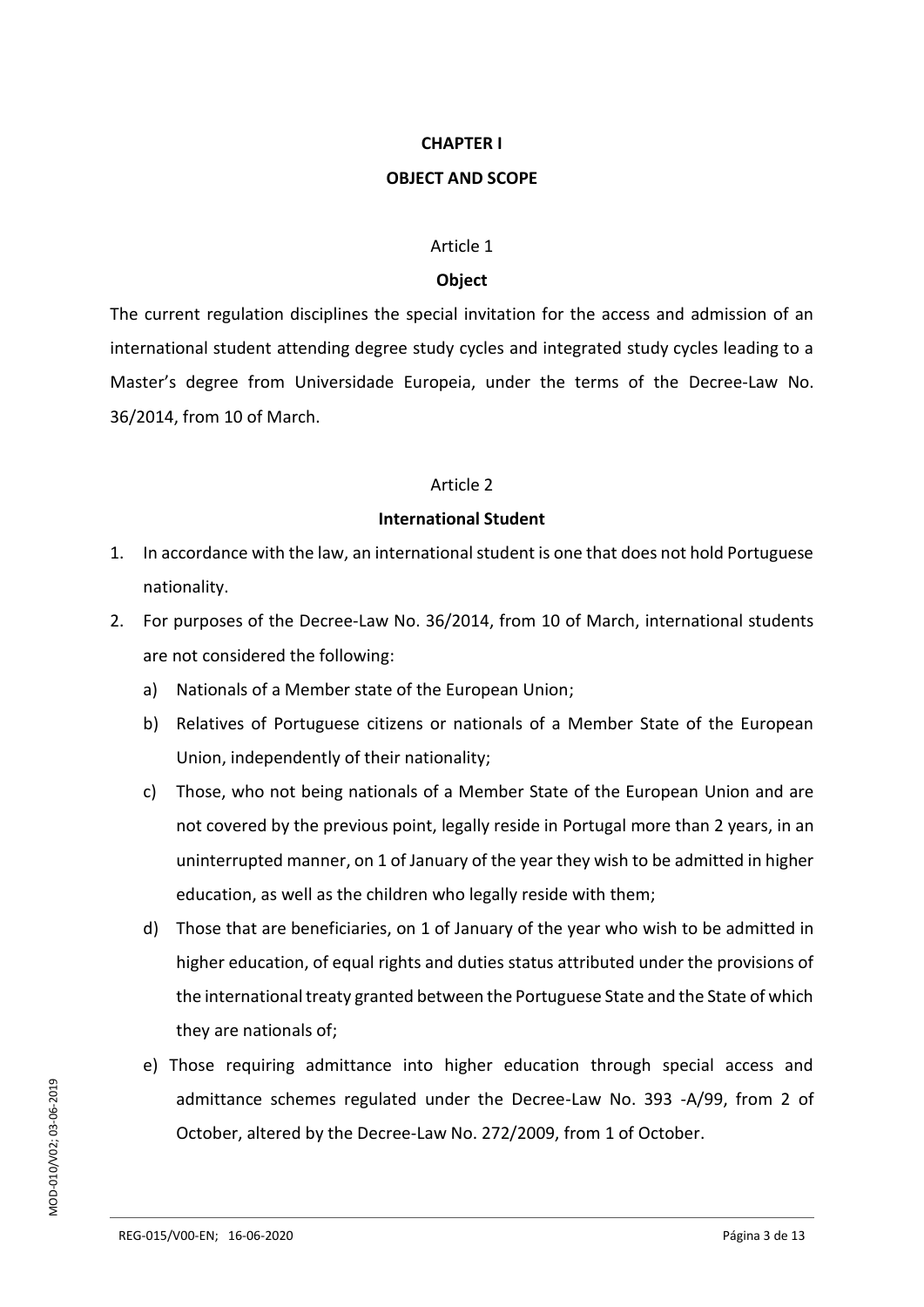- 3. Equally not covered by that laid out in point No. 1 are foreign students found to be attending Universidade Europeia within the framework of an international mobility programme, for the carrying out of a part of a study cycle from a foreign higher education institution with which Universidade Europeia has established an Exchange agreement with that purpose.
- 4. The time of residence with residence authorization to study do not fall under the purpose of point c) of No. 2.
- 5. Notwithstanding the provisions of the following point, students admitted to higher education under the terms in this present document maintain international student status until the end of the study cycle to which they initially registered for or for transiting purposes, even if, during the study cycle period, they are granted equal rights and duties status under the provisions of the international treaty granted between the Portuguese State and the State of which they are nationals of
- 6. With the exception of the provision in the previous point are international students that obtained citizenship from a Member State of the European Union.
- 7. The termination of the application of international student status consequence of the provisions of the previous point shall take effect in the academic year following the dated acquisition of citizenship.
- 8. For the purpose of point b) of No.2, relatives are those considered under the terms of Law No. 37/2006, from 9 of August.
- 9. Admittance into higher education institutions for those found covered under points a) to d) from No. 2 is made under the same terms for students with Portuguese nationality.
- 10. Students undergoing an emergency situation due to humanitarian reasons, as defined in Article 8. A of the Decree-Law No. 36/2014, from 10 of March, altered by the Decree-Laws No. 113/2014, from 16 of July, and No. 62/2018, from 6 of August, are applicable, with due adaptations, the provisions in the current Regulation, enabling Universidade Europeia's Founding Body to stipulate the application of a positive discrimination regarding the defined tuition fees.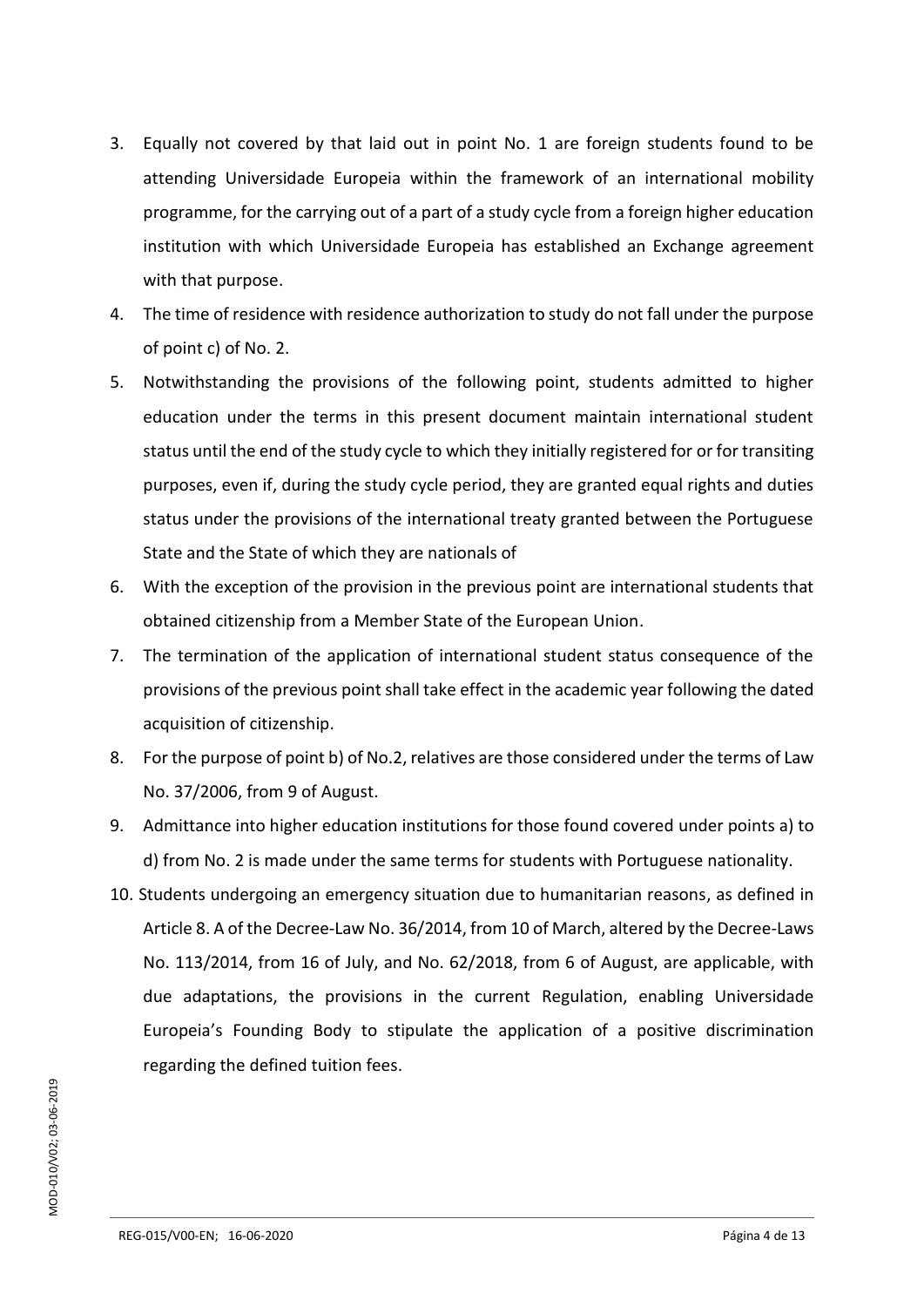#### **CHAPTER II**

#### **ACCESS AND ADMISSION**

#### Article 3

#### **Access Conditions**

- 1. Under the framework of the current invitation the following international students may apply for enrolment and registration in study cycles leading to a Degree level and in integrated study cycles leading to a Master's degree from Universidade Europeia:
	- a) Holders of a qualification which grants access to higher education, understood as being any diploma or certificate issued by a competent authority that attests the approval in an education programme which grants them the right of applying and being admitted in higher education in the country where such permission was granted;
	- b) Holders of a Portuguese Secondary Education diploma or a legally equivalent qualification.
- 2. Ownership validation of a qualification, which in the country it was obtained, grants students the right to apply and be admitted into higher education in that country, should be made by the respective entity from the country where it was obtained.
- 3. Qualification equivalence to that referred to in point b) of No 1 is based on the Decrees No. 224/2006, from 8 of March, and 699/2006, from 12 of July.

#### Article 4

#### **Admission Conditions**

To this current special invitation, admission is only for those international students that cumulatively demonstrate:

a) Holding specific academic qualifications for admission in the study cycle that they are applying for, qualifications which focus on admission test mattersset out by the study cycle in question within the general regime for access and admission purposes. To ensure that only students through this invitation who demonstrate knowledge in matters of admission tests equivalent to the level and contents of the students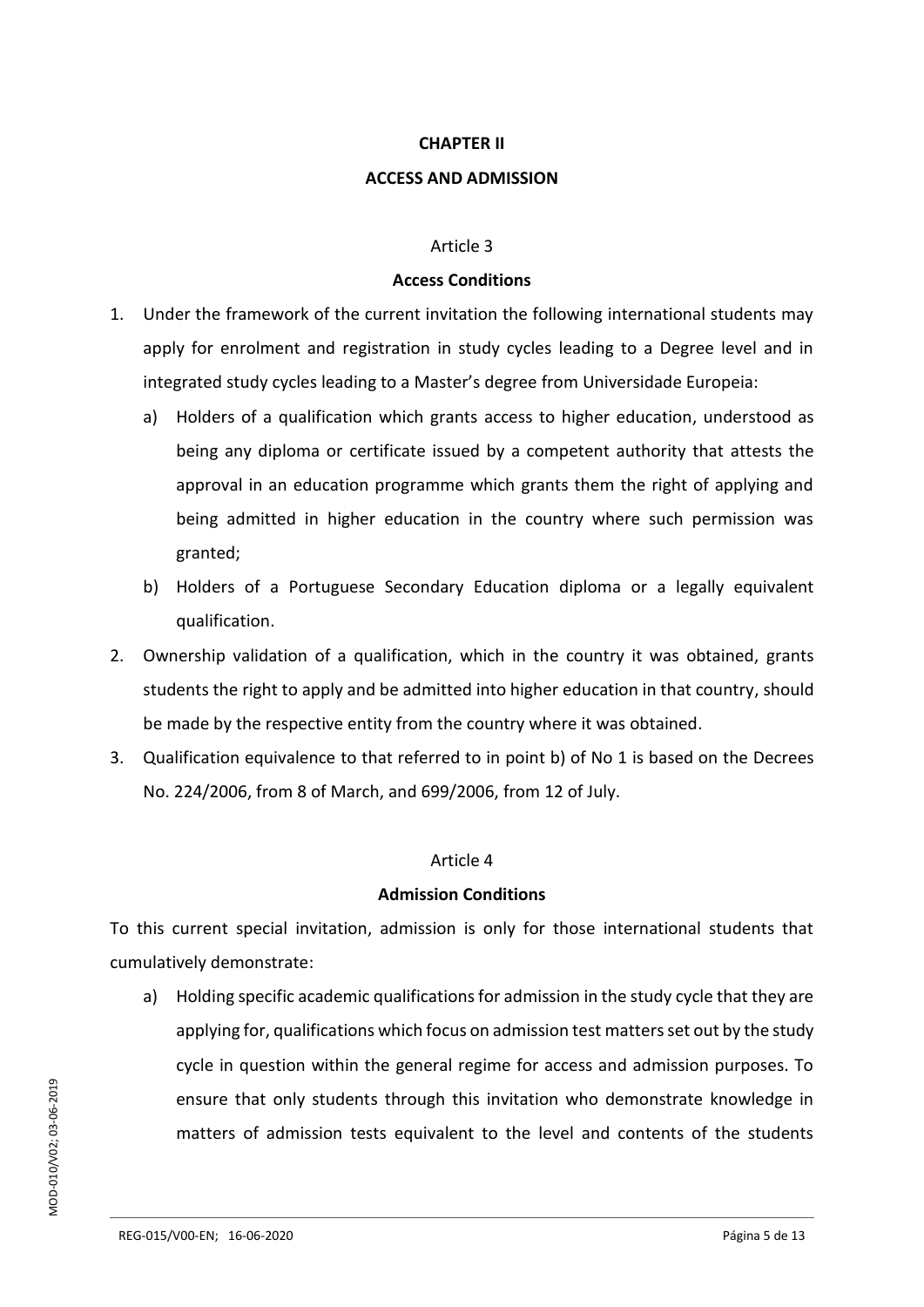admitted through the Portuguese general regime of access and admission are admitted;

- b) Having suitable language knowledge for attending the study cycle they wish to attend or commit to reaching that level of knowledge, in accordance with article 6;
- c) Satisfying the pre-requisites that have been set, by both, the institution/study cycle in question within the general regime for access and admission regulated by the Decree-Law No. 296-A/98, from 25 of September, altered by the Decree-Laws No. 99/99, from 30 of March, 26/2003, from 7 of February, 76/2004, from 27 of March, 158/2004, from 30 of June, 147-A/2006, from 31 of July, 40/2007, from 20 of February, 45/2007, from 23 of February, and 90/2008, from 30 of May.

#### Article 5

## **Verification of Specific academic qualifications**

- 1. The candidates should demonstrate having knowledge of admission test matters set by the study cycle in question within the general regime for access and admission, proving that this knowledge is equivalent to the contents and level of those students admitted through the general regime for access and admission.
- 2. Demonstration of the knowledge referred in the previous point may be made through:
	- a) Documentary proof, when the candidate has already been previously evaluated in tests equivalent to the contents and level of those provided to students admitted through the general regime for access and admission regulated by the Decree-Law No. 296-A/98, from 25 of September; or
	- b) Written exams, which may be supplemented with oral exams;
- 3. Approved candidates from ENEM (Brazilian High School National Exam) are dispensed from sitting written and/or oral exams, as long as they provide an approval declaration from ENEM with the grades obtained, High School Diploma and academic history with approval and average grade evidence.
- 4. In the case of sitting written exams, if necessary supplemented by oral exams, a lecturer from each one of the scientific areas for admission examinations shall be designated by the rector's order and be responsible for the elaboration and marking of such tests.
- 5. The scores are expressed on a scale of 0-200.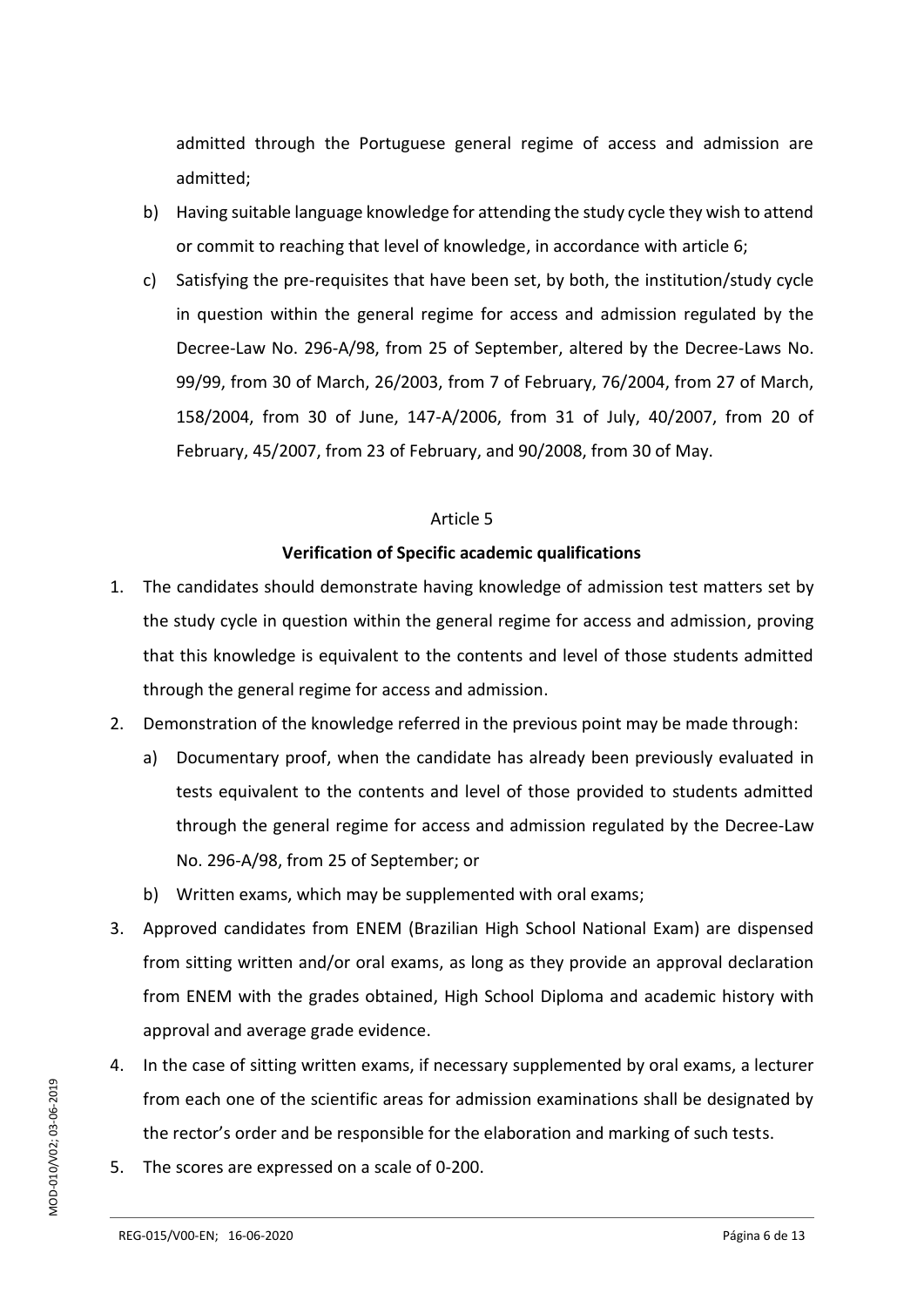- 6. The minimum score in tests for the verification of specific academic qualifications is equal or above 95 points.
- 7. The tests are valid for application purposes in the year they were carried out and the following two calendar years.
- 8. All documents connected with the verification of satisfactory admission conditions, including possible written tests made by the student integrate their individual process.

## Article 6

## **Linguistic Knowledge**

- 1. The international students should demonstrate having a suitable knowledge level of the language in which the study cycle that they wish to attend shall be lectured in or commit to reaching that level of knowledge.
- 2. International students are considered to have a suitable capacity of the language in which the study cycle that they wish to attend shall be lectured in, whenever:
	- a) They are nationals from a country where the language of the lectured study cycle that they wish to attend is the official language;
	- b) Have resided, without interruption, for at least 2 years in the last 5 years in a country where the language of the lectured study cycle that they wish to attend is the official language;
	- c) The language of their academic qualifications is the language of the study cycle that they wish to attend;
	- d) Have attended Secondary Education in a country which is lectured in the same language as the study cycle that they wish to attend;
	- e) Dominate the language of the course they wish to attend is lectured in, at least, at an independent user level (B2, in accordance with the Common European Framework of Reference for Languages).
- 3. The demonstration of language capacity in accordance with the provisions in point 2 e) can be made through:
	- a) B2 level Diploma issued by a certified training entity or higher education establishment; or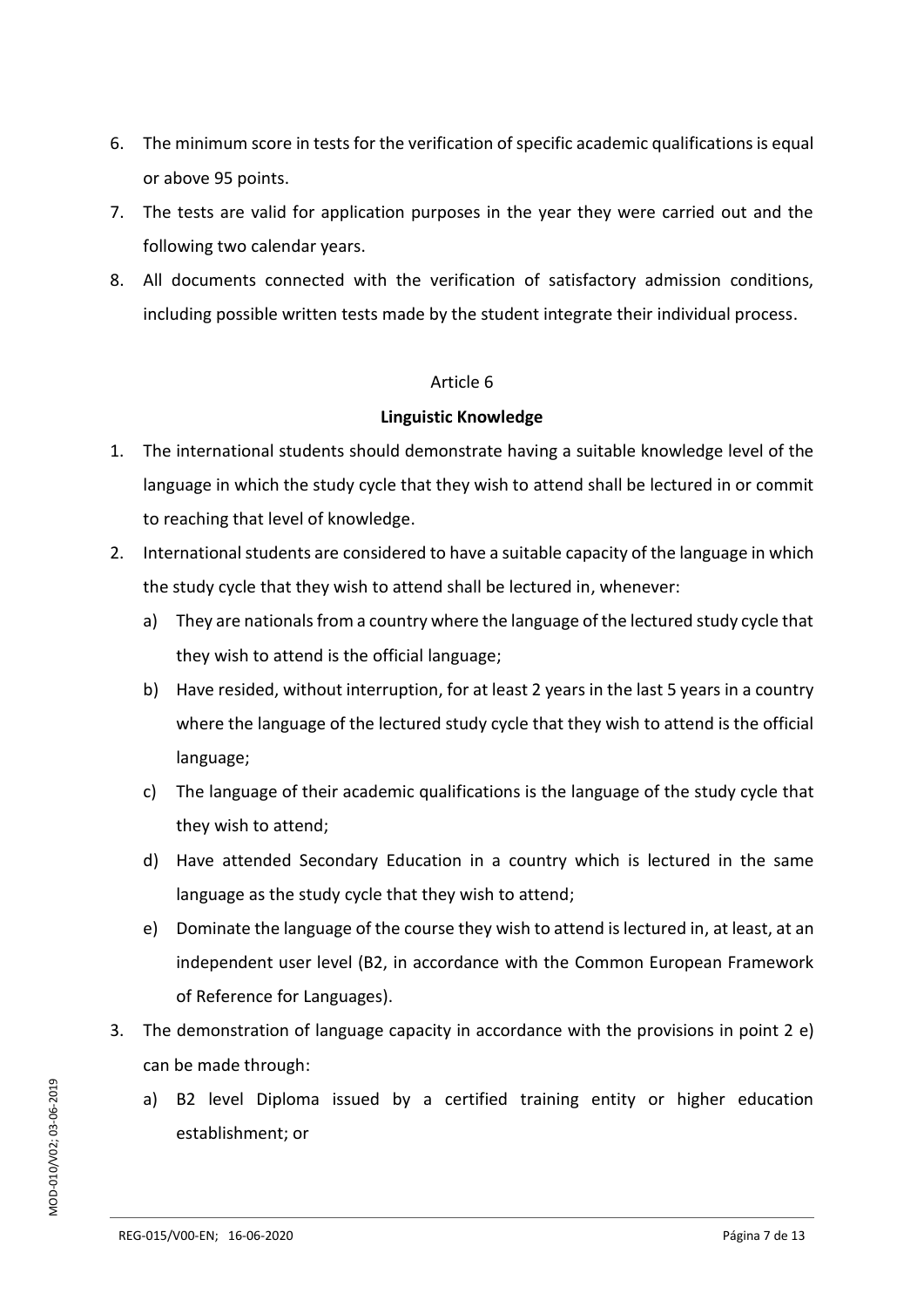- b) The carrying out of a specific test at Universidade Europeia to fully prove the abovementioned level of linguistic knowledge.
- 4. Students with an intermediate level of the language of the lectured course they wish to attend (B1, in accordance with the Common European Framework of Reference for Languages), may apply, as long as they commit to attending a language course for the abovementioned purpose.
- 5. The attendance on the course referred to in the previous point may be done simultaneously to attending the 1st year of the study cycle that the student registered on.
- 6. In exceptional cases, students that do not have an intermediate level of the language of the lectured course they wish to attend may apply (B1, in accordance with the Common European Framework of Reference for Languages), as long as they commit to attending an intensive language course before commencing their attendance on the abovementioned study cycle.
- 7. The international student can only register on the 2nd year of their study cycle through proving their acquisition of an independent user level (B2, in accordance with the Common European Framework of Reference for Languages) of the language which the course is lectured in.
- 8. Attendance of the courses referred in No. 5 and 6, if made in Universidade Europeia, have an additional cost.

## **CHAPTER III APPLICATION PROCESS**

## Article 7

## **Openings and Deadlines**

1. The number of openings allocated to the special invitation for access and admission of international students for each study cycle is annually set by Universidade Europeia's Founding Body, according to No. 1 of article 7 of the Decree-Law No. 36/2014, from 10 of March, altered by the Decree-Laws No. 113/2014, from 16 of July, and No. 62/2018, from 6 of August, being communicated to the Directorate General of Higher Education in accordance with No. 6 of the same article.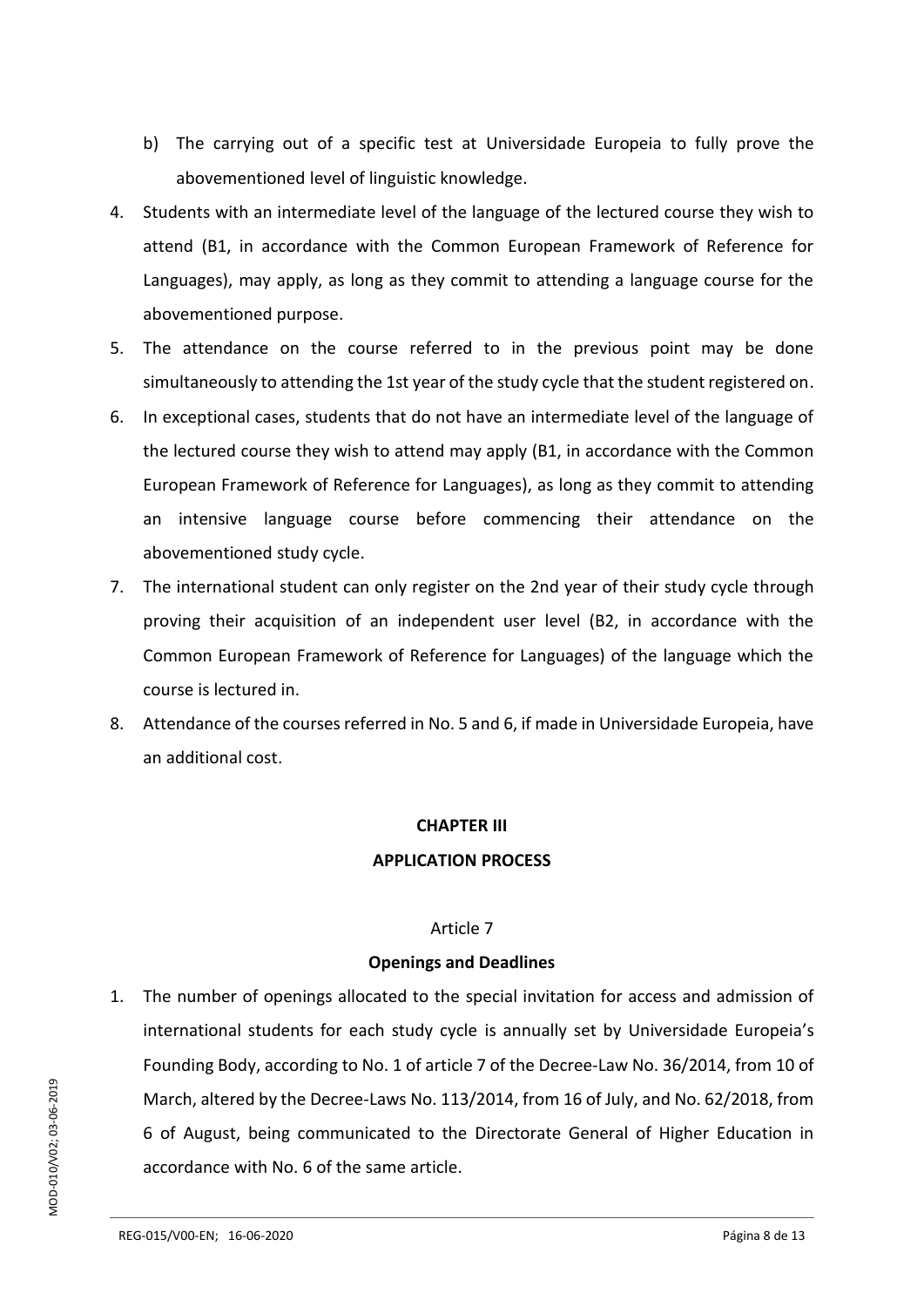- 2. The deadline for presenting applications is set annually by the legal and statutorily competent body of Universidade Europeia, and must be suitable so that the start of the academic year for the placed student occurs at the same time as those students who have been placed through the remaining admission channels.
- 3. The set deadlines are divulged on Universidade Europeia's website and communicated to the Directorate General of Higher Education.

#### Article 8

## **Application and Documentation**

- 1. The enrolment and registration application of international students obeys the same principles that the remaining students of Universidade Europeia follow.
- 2. Application to the special invitation for access and admission of an international student should be instructed in a form provided by Universidade Europeia, supported by the following documentation:
	- a) Normal photocopy of the passport or the foreign identification document, both legally issued and valid;
	- b) Sworn statement that the candidate is not of Portuguese nationality, nor is covered by any of the conditions listed in point 2 of article 3 of the Decree- Law No. 36/2014, from 10 of March, altered by the Decree –Laws No. 113/2014, from 16 of July, and No. 62/2018, from 6 of August;
	- c) Proof of fulfilling the access conditions, through:
		- i) The conclusion of Portuguese Secondary Education, or legally equivalent qualifications, as well as the grades obtained; or
		- ii) Ownership validation of a qualification, which in the country it was obtained, grants the individual the right to apply and be admitted into higher education in that country, providing evidence of its validation from the respective entity of that country;
	- d) Specific academic qualification proof as set out in article 5 of the current regulation, which can be made through:
		- i) Documentary proof, when the candidate has already been previously evaluated in tests equivalent to the contents and level of those provided to students admitted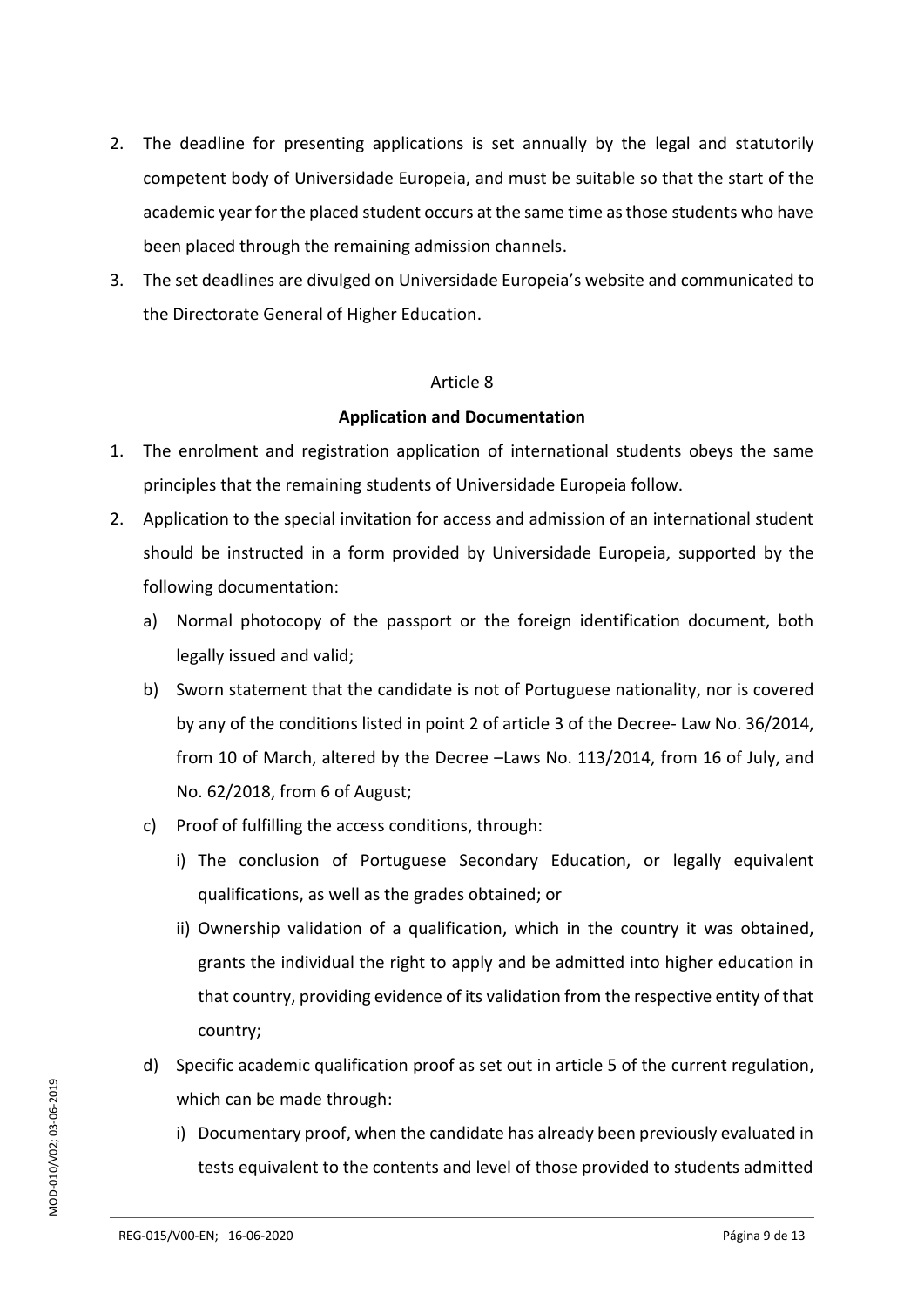through the general regime for access and admission, with the respective grade(s) and scale(s) indicated;

- ii) From the completion of written exams at Universidade Europeia, if necessary supplemented with oral exams, equivalent to the contents and level of those provided to students admitted through the general regime for access and admission and the respective grades;
- iii) Approval from ENEM (Brazilian High School National Exam).
- e) Satisfactory proof of supplementary pre-requisites that have been set, by both, the institution /study cycle in question within the general regime for access and admission;
- f) Linguistic knowledge proof set out in article 6 of the current regulation, which can be made through:
	- i) Documentary proof issued by the competent services of the State where the student resided, in the case of points a) and b) of No.2 of article 6;
	- ii) Documentary proof issued by the Education Institution where the student obtained their academic qualifications or attended Secondary Education, in the case of points c) and d) of No. 2 of article 6;
	- iii) B2 level diploma issued by the certified training entity or higher education establishment or documentary proof from Universidade Europeia of the carrying out of specific tests to fully prove the requested level of linguistic knowledge, in the case of point e) of No. 2 of article 6;
- 3. The referred documents in points 2 c), d), e) and f) should highlight the circumstances of its issuing in an accurate manner and, when handling documents issued by a foreign entity, they should be authenticated by the Portuguese Consulate in the issuing country or, if it is the case, apostilled, according to the Hague Convention and translated into the Portuguese language by a sworn translator when they are elaborated in a different language than Portuguese, Spanish, French or English.
- 4. The request for applying an emergency situation student status due to humanitarian reasons is presented directly to Universidade Europeia, including documentation, issued by the Foreigners and Borders Service, by the Office of the United Nations High Commissioner for Refugees or by the International Organization for Migration proving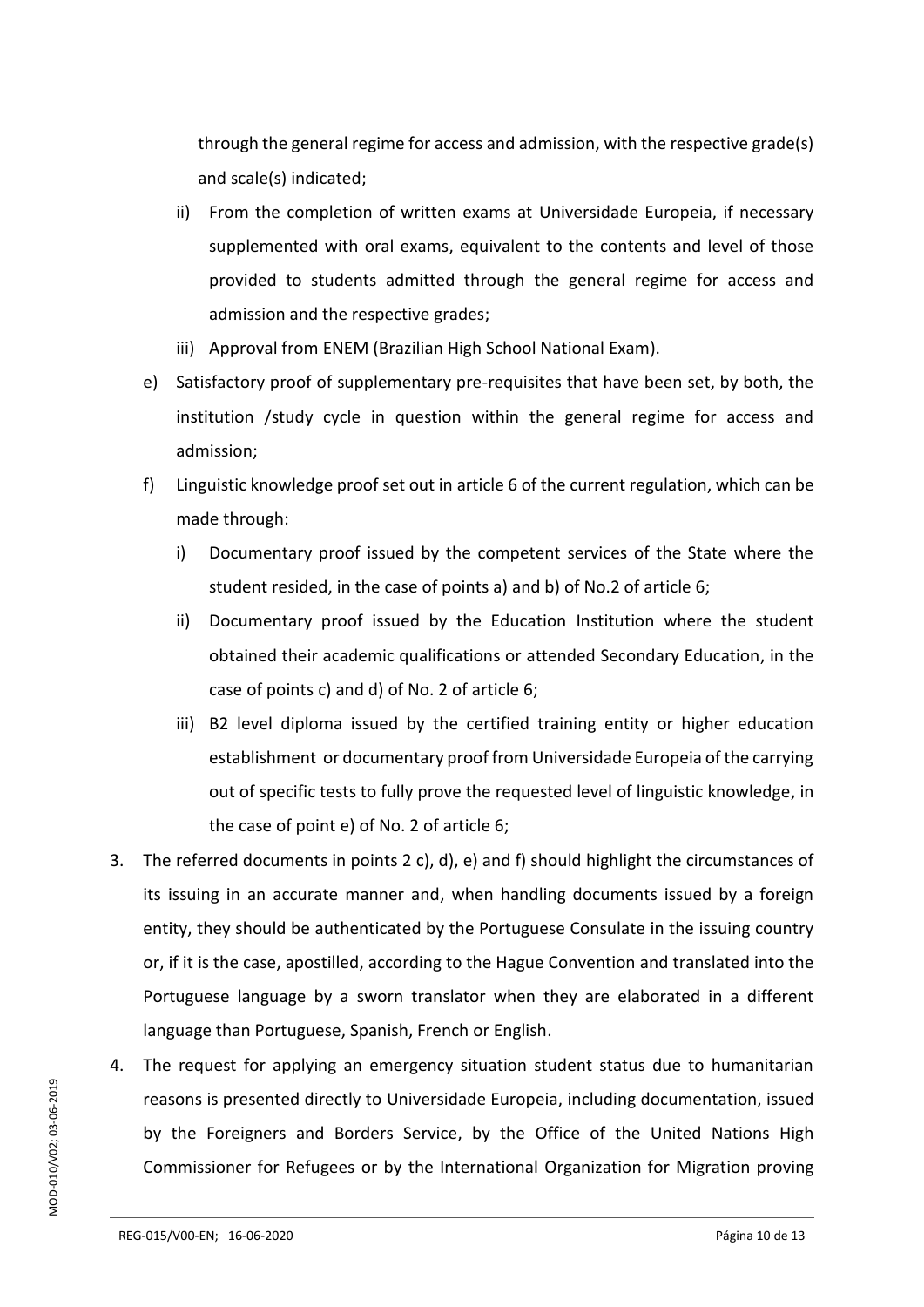that the applicant is found to be in one of the situations mentioned in No.2 and 3 of Article 8. A of the Decree -Law No. 36/2014, from 10 of March, altered by the Decree-Laws No. 113/2014, from 16 of July, and No. 62/2018, from 6 of August.

- 5. Universidade Europeia may apply alternative verification procedures of the access and admission conditions for students in an emergency situation due to humanitarian reasons when their qualifications cannot be supported by documentary evidence, which may include sitting written exams, oral exams, practical tests and interviews.
- 6. The candidate requesting the application of emergency situation student status due to humanitarian reasons and who cannot provide documentary evidence of their qualifications should declare that impossibility in their application process.

## **CHAPTER IV**

## **SERIALIZATION**

## Article 9

## **Applicant's Grade**

- 1. Candidates' final score, for the purpose of an applicant's grade, is calculated through the use of the following weighting:
	- a) 65% for the score inherent to the access condition referred to in No. 1 of article 3 of the current regulation, rounded to the first decimal place;
	- b) 35% for the score inherent to the specific academic qualification referred to in article 5 of the current regulation.
- 2. Candidates' final score is expressed on a numeric scale from 0 to 200 points.
- 3. In the case of ENEM, the score referred to in point b) of No. 1 is obtained through the arithmetic average of the exam components (Human Sciences and its Technologies, Natural Sciences and its Technologies, Languages, Codes and its Technologies, Mathematics and its Technologies, Writing) defined by the Scientific Council as equivalent to those demanded for a given degree study cycle or leading to a Master's degree from Universidade Europeia, after being converted to the national classification scale.
- 4. Only those candidates with an application score equal or above 95 points shall be placed.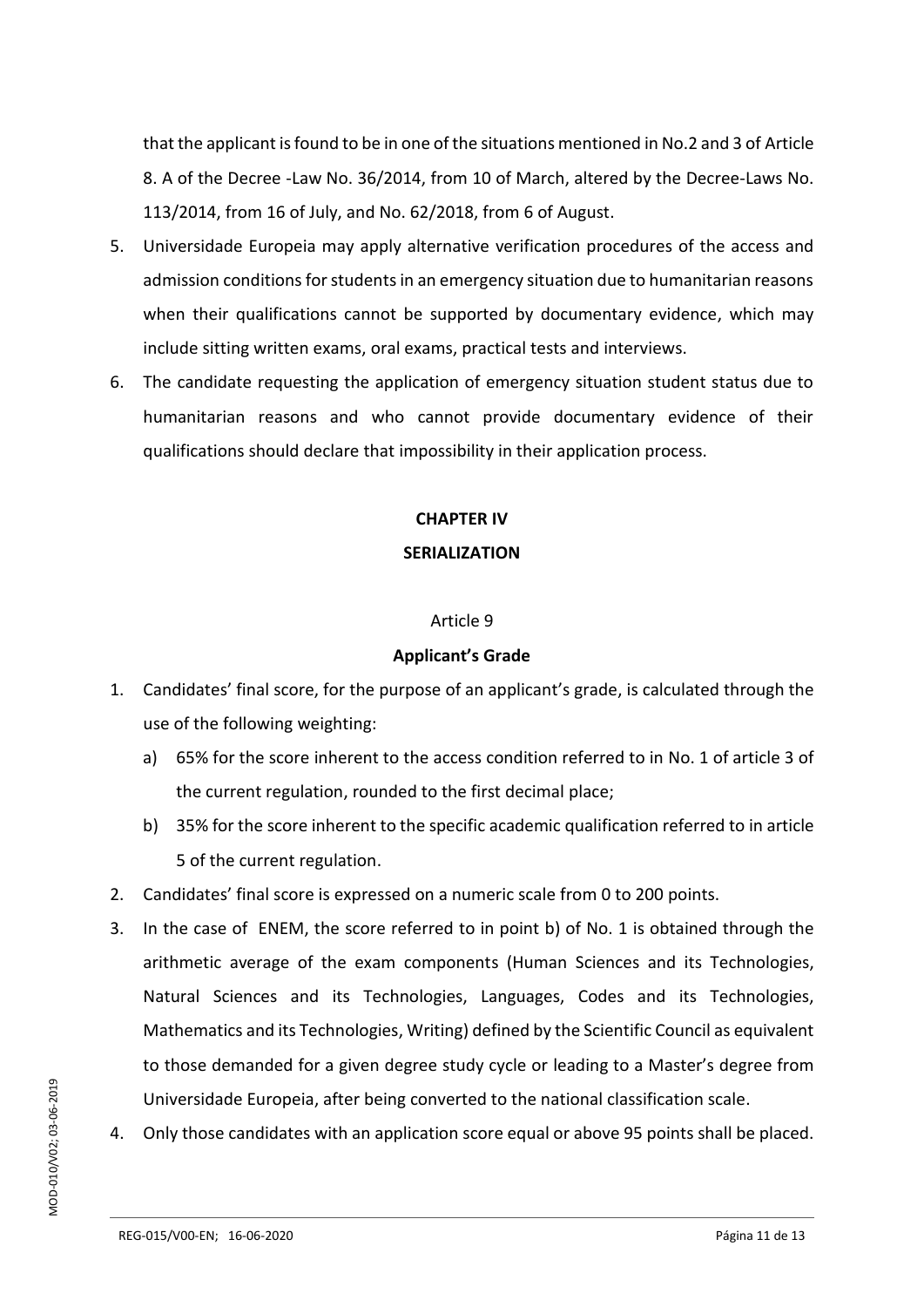## Article 10

## **Serialization of applications**

- 1. Candidates shall be ranked by study cycles, in descending order of their final scores from their application, with their placement being fulfilled in existing openings.
- 2. In the case of a tie, placement preference is given to the student that registers the best score in specific academic qualifications.
- 3) The placement lists become public on the Universidade Europeia website and affixed in the appropriate places and the results are expressed in the following manner:
	- a) Placed;
	- b) Not placed;
	- c) Application denied.

## Article 11

## **Enrolment and registration**

- 1. Admitted candidates should carry out their enrolment and registration within the stipulated deadline for this purpose.
- 2. There is no reimbursement of fees and charges paid in the act of enrolments or registrations.

## Article 12

## **Emoluments and Tuition fees**

The tuition fees and emoluments foreseen in the annual table of emoluments for Universidade Europeia are applicable to students covered by the international student status foreseen in the current regulation.

## **CHAPTER V**

## **FINAL PROVISIONS**

Article 13

## **Interpretation and integration of shortcomings**